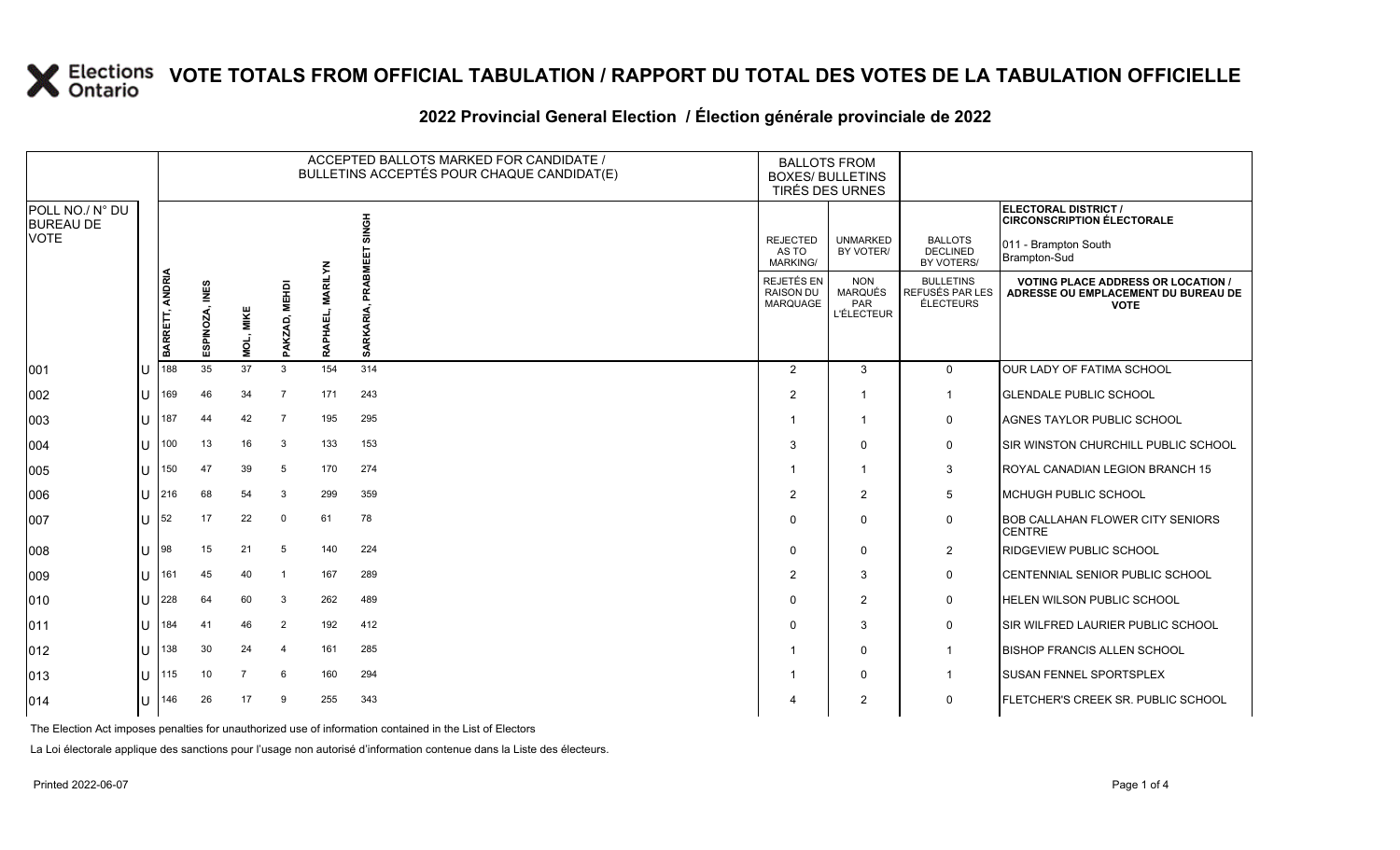# **X** Elections VOTE TOTALS FROM OFFICIAL TABULATION / RAPPORT DU TOTAL DES VOTES DE LA TABULATION OFFICIELLE

### **2022 Provincial General Election / Élection générale provinciale de 2022**

|                                     |                 |                          |                |                        |                            | ACCEPTED BALLOTS MARKED FOR CANDIDATE /<br>BULLETINS ACCEPTÉS POUR CHAQUE CANDIDAT(E) | <b>BALLOTS FROM</b><br><b>BOXES/ BULLETINS</b><br>TIRÉS DES URNES |                                                          |                                                         |                                                                                                 |
|-------------------------------------|-----------------|--------------------------|----------------|------------------------|----------------------------|---------------------------------------------------------------------------------------|-------------------------------------------------------------------|----------------------------------------------------------|---------------------------------------------------------|-------------------------------------------------------------------------------------------------|
| POLL NO./ N° DU<br><b>BUREAU DE</b> |                 |                          |                |                        |                            | SINGH                                                                                 |                                                                   |                                                          |                                                         | ELECTORAL DISTRICT /<br><b>CIRCONSCRIPTION ÉLECTORALE</b>                                       |
| VOTE                                |                 |                          |                |                        |                            |                                                                                       | <b>REJECTED</b><br>AS TO<br><b>MARKING/</b>                       | <b>UNMARKED</b><br>BY VOTER/                             | <b>BALLOTS</b><br>DECLINED<br>BY VOTERS/                | 011 - Brampton South<br>Brampton-Sud                                                            |
|                                     | BARRETT, ANDRIA | <b>INES</b><br>ESPINOZA, | MOL, MIKE      | <b>MEHDI</b><br>PAKZAD | <b>MARILYN</b><br>RAPHAEL, | PRABMEE<br>SARKARIA,                                                                  | REJETÉS EN<br><b>RAISON DU</b><br><b>MARQUAGE</b>                 | <b>NON</b><br>MARQUÉS<br><b>PAR</b><br><b>L'ÉLECTEUR</b> | <b>BULLETINS</b><br>REFUSÉS PAR LES<br><b>ÉLECTEURS</b> | <b>VOTING PLACE ADDRESS OR LOCATION /</b><br>ADRESSE OU EMPLACEMENT DU BUREAU DE<br><b>VOTE</b> |
| 015                                 | 113             | $\mathbf{Q}$             | 5              | $\overline{7}$         | 126                        | 264                                                                                   | $\overline{1}$                                                    | $\mathbf 0$                                              | $\mathbf 0$                                             | PAULINE VANIER CATHOLIC E.S.                                                                    |
| 016                                 | 99              | 6                        | $\overline{4}$ | 3                      | 121                        | 252                                                                                   | $\overline{\mathbf{1}}$                                           | $\mathbf{1}$                                             | 0                                                       | <b>RAY LAWSON PUBLIC SCHOOL</b>                                                                 |
| 017                                 | 38              | 6                        | $\mathbf{3}$   | 2                      | 57                         | 114                                                                                   | -1                                                                | $\mathbf{0}$                                             | $\mathbf 0$                                             | <b>HICKORY WOOD PUBLIC SCHOOL</b>                                                               |
| 018                                 | 199             | 24                       | 22             | $\overline{2}$         | 289                        | 420                                                                                   | -1                                                                | 3                                                        | $\mathbf{1}$                                            | MORTON WAY PUBLIC SCHOOL                                                                        |
| 019                                 | 157             | 15                       | 35             | 6                      | 190                        | 333                                                                                   | $\overline{2}$                                                    | $\mathbf{1}$                                             | 0                                                       | <b>ST. BRIGID ELEMENTARY SCHOOL</b>                                                             |
| 020                                 | 151             | 14                       | 27             | $\overline{4}$         | 223                        | 306                                                                                   | $\Omega$                                                          | $\mathbf 1$                                              | $\mathbf 0$                                             | <b>ISIR WILLIAM GAGE MIDDLE SCHOOL</b>                                                          |
| 021                                 | 150             | 19                       | 23             | 9                      | 250                        | 462                                                                                   | $\Omega$                                                          | $\mathbf 0$                                              | 0                                                       | ST. AUGUSTINE C.S.S.                                                                            |
| 022                                 | 259             | 12                       | 14             | -9                     | 305                        | 679                                                                                   | $\Omega$                                                          | 4                                                        | 0                                                       | CHURCHVILLE PUBLIC SCHOOL                                                                       |
| 023                                 | 239             | 41                       | 44             | 13                     | 385                        | 710                                                                                   | $\Omega$                                                          | $\mathbf 1$                                              | $\mathbf{1}$                                            | ROBERTA BONDAR PUBLIC SCHOOL                                                                    |
| 024                                 | 176             | 36                       | 22             | 10                     | 412                        | 676                                                                                   | $\overline{2}$                                                    | $\mathbf{0}$                                             | 0                                                       | ST. ALPHONSA CATHOLIC ELEMENTARY<br><b>SCHOOL</b>                                               |
| 025                                 | 172             | 19                       | 33             | $\overline{7}$         | 319                        | 571                                                                                   | 2                                                                 | $\mathbf{1}$                                             | 0                                                       | <b>WHALEY'S CORNERS PUBLIC SCHOOL</b>                                                           |
| 400                                 | 14              | $\Delta$                 | $\mathbf 0$    | $\overline{2}$         | 39                         | 23                                                                                    | 2                                                                 | 3                                                        | 0                                                       | REVERA GREENWAY RETIREMENT VILLAGE                                                              |
| 401                                 | 19              | $\overline{7}$           | $\overline{7}$ | $\overline{1}$         | 28                         | 52                                                                                    | $\Omega$                                                          | $\mathbf{0}$                                             | 0                                                       | <b>PINNACLE I</b>                                                                               |
| 402                                 | 13              | 14                       | -5             | $\Omega$               | 34                         | 45                                                                                    | $\Omega$                                                          | $\Omega$                                                 | 0                                                       | <b>PINNACLE II</b>                                                                              |

The Election Act imposes penalties for unauthorized use of information contained in the List of Electors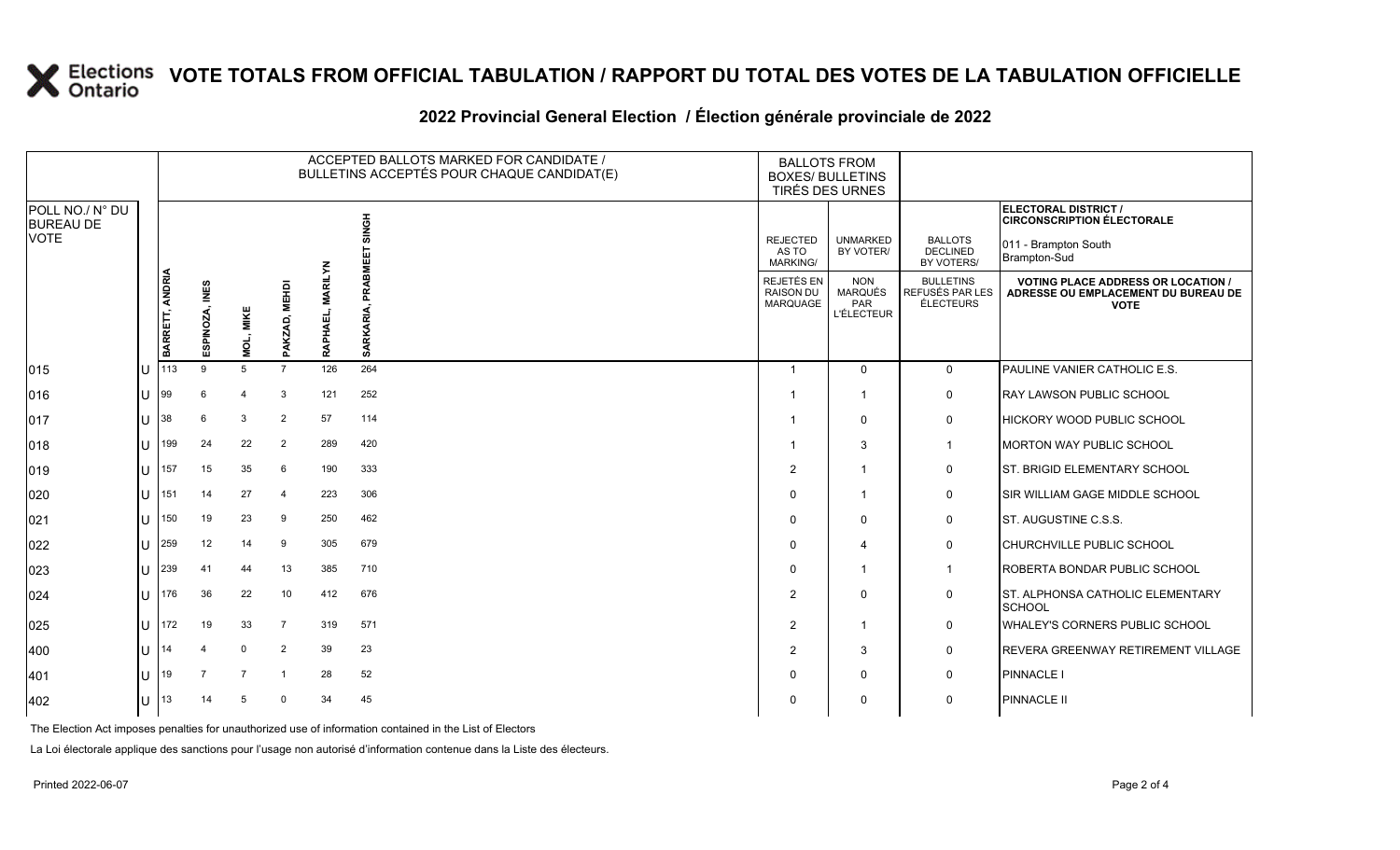# **X** Elections VOTE TOTALS FROM OFFICIAL TABULATION / RAPPORT DU TOTAL DES VOTES DE LA TABULATION OFFICIELLE

### **2022 Provincial General Election / Élection générale provinciale de 2022**

|                                             |                                                                           |                |                   |                                            |                                                   | ACCEPTED BALLOTS MARKED FOR CANDIDATE /<br>BULLETINS ACCEPTÉS POUR CHAQUE CANDIDAT(E) | <b>BALLOTS FROM</b><br><b>BOXES/ BULLETINS</b><br>TIRÉS DES URNES                               |                              |                                                 |                                                           |
|---------------------------------------------|---------------------------------------------------------------------------|----------------|-------------------|--------------------------------------------|---------------------------------------------------|---------------------------------------------------------------------------------------|-------------------------------------------------------------------------------------------------|------------------------------|-------------------------------------------------|-----------------------------------------------------------|
| POLL NO./ N° DU<br><b>BUREAU DE</b><br>VOTE |                                                                           |                |                   |                                            |                                                   | <b>HONIS</b>                                                                          |                                                                                                 |                              |                                                 | ELECTORAL DISTRICT /<br><b>CIRCONSCRIPTION ÉLECTORALE</b> |
|                                             |                                                                           |                |                   |                                            |                                                   | BMEE                                                                                  | <b>REJECTED</b><br>AS TO<br>MARKING/                                                            | <b>UNMARKED</b><br>BY VOTER/ | <b>BALLOTS</b><br><b>DECLINED</b><br>BY VOTERS/ | 011 - Brampton South<br>Brampton-Sud                      |
|                                             | BARRETT, ANDRIA<br>ESPINOZA, INES<br><b>MEHDI</b><br>MOL, MIKE<br>PAKZAD, | RAPHAEI        | PRAI<br>SARKARIA, | REJETÉS EN<br><b>RAISON DU</b><br>MARQUAGE | <b>NON</b><br><b>MARQUÉS</b><br>PAR<br>L'ÉLECTEUR | <b>BULLETINS</b><br>REFUSÉS PAR LES<br><b>ÉLECTEURS</b>                               | <b>VOTING PLACE ADDRESS OR LOCATION /</b><br>ADRESSE OU EMPLACEMENT DU BUREAU DE<br><b>VOTE</b> |                              |                                                 |                                                           |
| 403                                         | 17                                                                        | 8              | 3                 | -1                                         | 35                                                | 39                                                                                    | $\Omega$                                                                                        | $\mathbf 0$                  | $\mathbf 0$                                     | PINNACLE III                                              |
| 404                                         |                                                                           | 2              | 14                | $\overline{2}$                             | 11                                                | 36                                                                                    | $\Omega$                                                                                        | $\mathbf 0$                  | 0                                               | VILLA POLONIA - 30 & 40 POLONIA AVE                       |
| 405                                         |                                                                           |                | 27                | -1                                         | 9                                                 | 17                                                                                    | $\Omega$                                                                                        | $\mathbf 0$                  | 0                                               | VILLA POLONIA - 30 & 40 POLONIA AVE                       |
| 406                                         | 11                                                                        | $\overline{1}$ | 2                 | 3                                          | 10                                                | 22                                                                                    | $\Omega$                                                                                        | $\mathbf 0$                  | 0                                               | MAPLE AVENUE - SENIORS APTS                               |
| 407                                         |                                                                           |                | 3                 | $\overline{0}$                             | 14                                                | 15                                                                                    | $\Omega$                                                                                        | $\mathbf 0$                  | 0                                               | <b>MAHOGANY PLACE</b>                                     |
| 408                                         | 10                                                                        | 3              | 2                 | $\mathbf 0$                                | 24                                                | 41                                                                                    | $\Omega$                                                                                        | $\mathbf 0$                  | 0                                               | TWO TEN APTS - 210 STEELES AVE WEST                       |
| 409                                         | 20                                                                        |                | 0                 | $\overline{0}$                             | 18                                                | 41                                                                                    | $\Omega$                                                                                        | $\mathbf 0$                  | 0                                               | TWO TWENTY APTS - 220 STEELES AVE<br><b>WEST</b>          |
| 410                                         | 28                                                                        | 3              | 6                 | $\overline{2}$                             | 33                                                | 29                                                                                    | $\Omega$                                                                                        | $\mathbf 0$                  | 0                                               | CHAPEL - SENIOR APTS                                      |
| 411                                         | 22                                                                        |                | $\overline{4}$    | $\overline{2}$                             | 12                                                | 46                                                                                    | 2                                                                                               | $\Omega$                     | 0                                               | 365 KENNEDY APTS.                                         |
| 412                                         | 27                                                                        | 3              | 6                 | $\overline{0}$                             | 22                                                | 29                                                                                    | $\Omega$                                                                                        | $\mathbf 0$                  | 0                                               | 370 STEELES APTS.                                         |
| 700                                         |                                                                           | 3              | 2                 | $\overline{1}$                             | 10                                                | 11                                                                                    | $\Omega$                                                                                        | $\mathbf 0$                  | 0                                               | <b>EXTENDICARE BRAMPTON</b>                               |
| 701                                         | 13                                                                        |                |                   | $\overline{2}$                             | 13                                                | 13                                                                                    | $\Omega$                                                                                        | $\mathbf 0$                  | 0                                               | SOUTHBROOKE LODGE                                         |
| 702                                         |                                                                           |                | $\overline{1}$    | $\mathbf 0$                                | 5                                                 | $\overline{4}$                                                                        | $\Omega$                                                                                        | $\mathbf 0$                  | $\mathbf 0$                                     | TULLAMORE CARE COMMUNITY                                  |
| 703                                         | 13                                                                        |                |                   | $\overline{0}$                             | 12                                                | 3                                                                                     | $\Omega$                                                                                        | $\mathbf 0$                  | 0                                               | <b>BURTON MANOR</b>                                       |

The Election Act imposes penalties for unauthorized use of information contained in the List of Electors